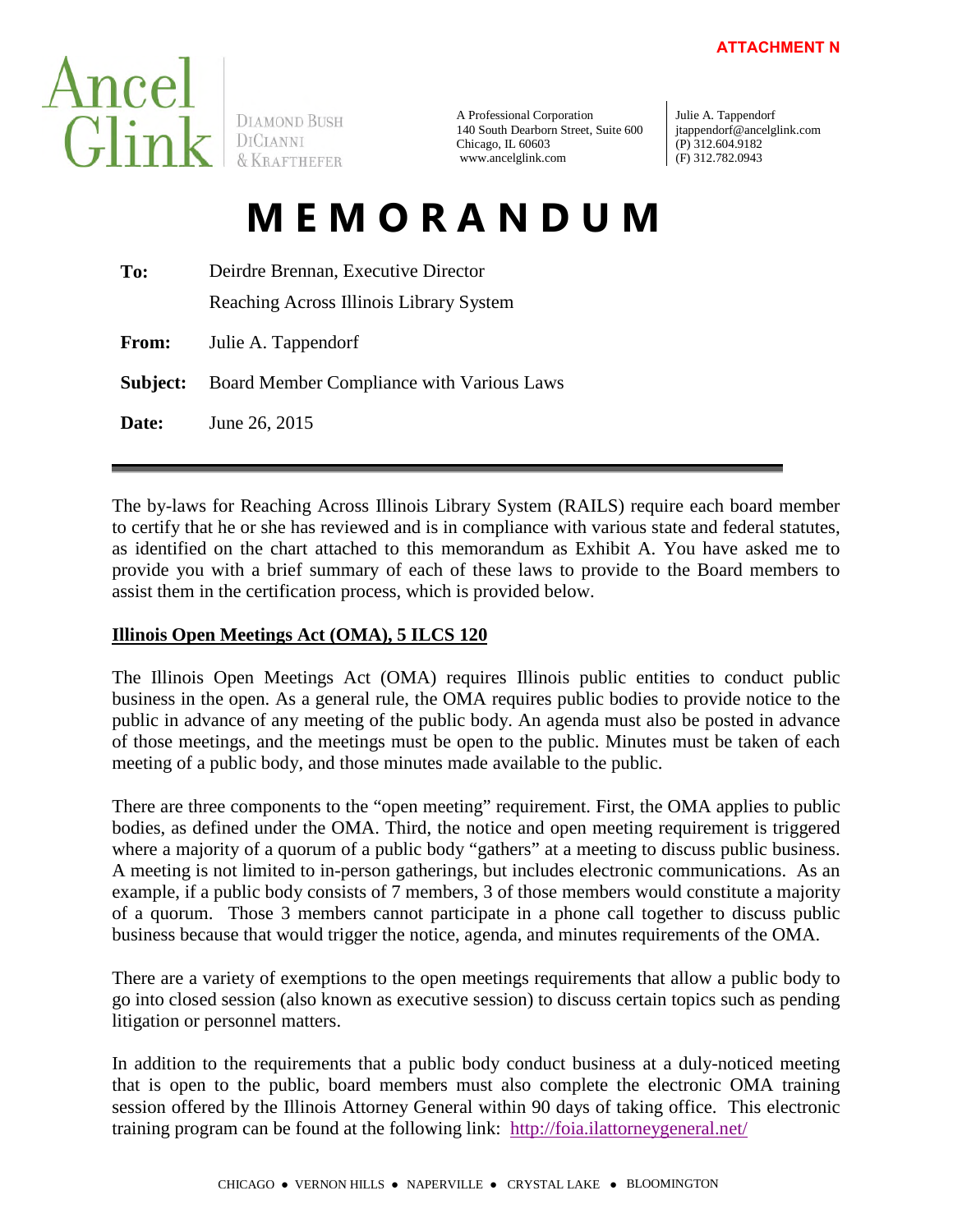June 26, 2015 Page 2

Finally, there are a variety of posting requirements under OMA, including requirements that certain information be posted on a public body's website, as follows:

- 1. Annual Meeting Schedule. A public body that has a website maintained by full-time staff of the public body must post on its website the annual schedule of regular meetings for the governing body. That annual schedule must remain on the website until a new schedule is approved. 5 ILCS 120/2.02(b).
- 2. Meeting Notices. A public body must also post notice of the regular meetings of the governing body on its website (if maintained by full-time staff). The meeting notice must remain on the website until the regular meeting is concluded.5 ILCS 120/2.02(b).
- 3. Meeting Agendas. A public body must also post on its website (if maintained by full-time staff) the agenda of any regular meetings of the governing body. That notice must remain until the regular meeting is concluded. 5 ILCS 120/2.02(a).
- 4. Meeting Minutes. A public body must post on its website (if maintained by full-time staff) minutes of a regular meeting of its governing body open to the public within 10 days after the approval of the minutes by the public body. The minutes must remain on the website for at least 60 days after their initial posting. 5 ILCS 120/2.06(b).
- 5. Employee Compensation Package. 6 days after approving the annual budget, a public body that participates in the IMRF must post on its website the total compensation package for each employee having a total compensation package that exceeds \$75,000. Also, at least 6 days prior to approving an employee compensation package that equals or exceeds \$150,000, the public body must post the total compensation package information on its website. Alternatively, a public body can choose to post a notice on its website where compensation package information can be obtained. For public bodies without a website, the information must be posted at the main office. 5 ILCS 120/7.3.

A fairly new amendment to the OMA also requires each public body to provide an opportunity for the public to provide public comment at a meeting. If a public body places any restrictions on the public comment period (i.e., time limits per person), the public body must formally adopt a written policy setting forth these public comment restrictions.

## **Illinois Freedom of Information Act (FOIA), 5 ILCS 140**

The Illinois Freedom of Information Act (FOIA) is another "government transparency" law. As a general rule, FOIA provides that government records must be made available to the public upon request. Like the OMA, there are a number of exemptions that allow a public body to withhold from the public certain records, such as attorney-client communications, personnel evaluations, closed session meeting minutes, among many others.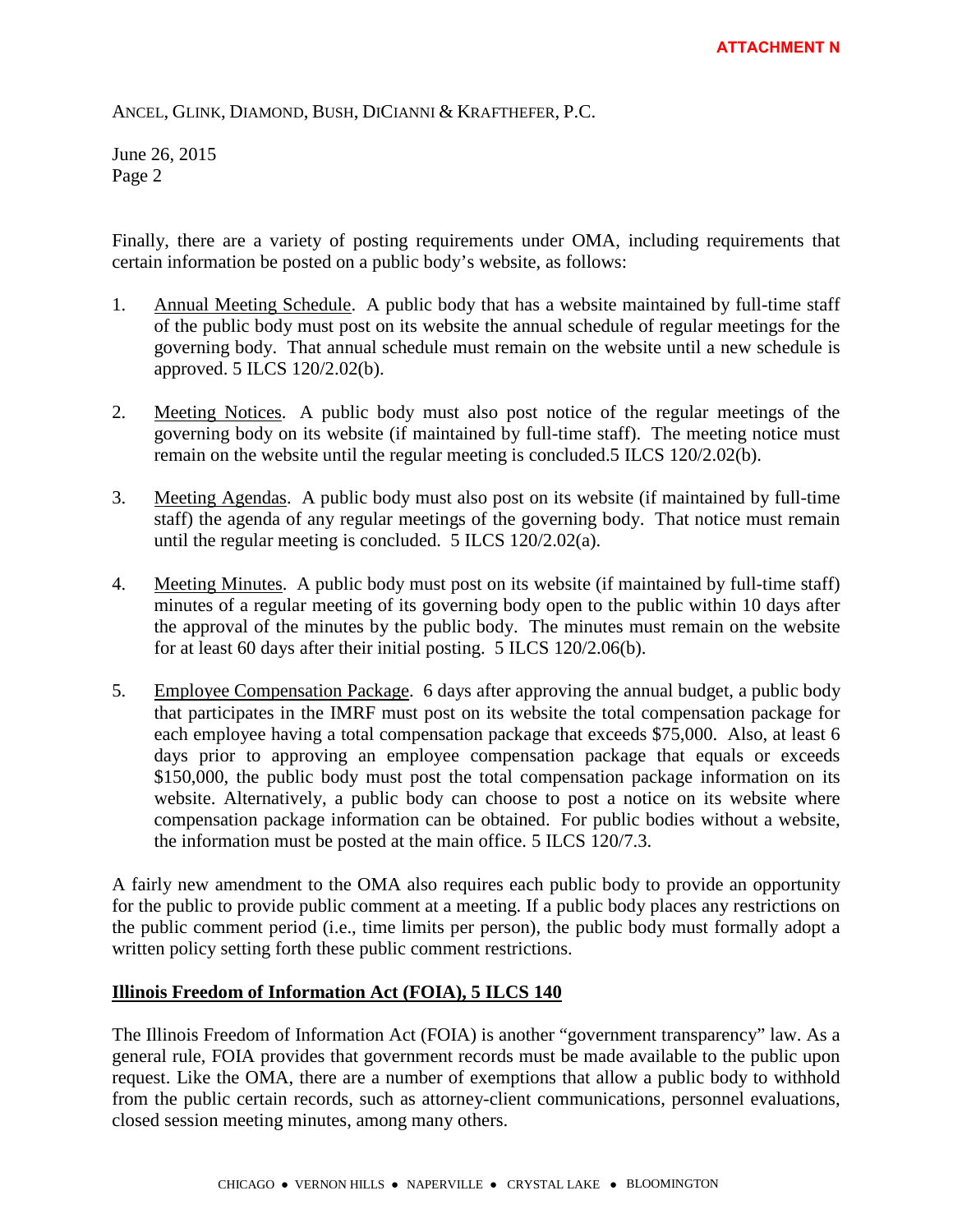June 26, 2015 Page 3

Each public body must appoint a FOIA Officer who is responsible for receiving, reviewing, and responding to FOIA requests. The FOIA Officer must go through an electronic training program offered by the Illinois Attorney General.

In addition, every public body must prominently display at its office and make available certain information, including the name of its FOIA officer. The public body must also display and make available information about the public body including (1) short summary of its purpose; (2) block diagram of its subdivisions; (3) total amount of its operating budget; (4) number and location of all offices; (5) number of full and part time employees; (6) list of advisory boards, commissions, and committees; (7) the process for requesting public records under FOIA; (8) name of FOIA officer; (9) address where requests should be directed; and (10) FOIA fees.

For board members, there is usually very little day-to-day involvement in FOIA compliance because that responsibility is delegated to the FOIA officer. However, board members should be aware that their communications could be subject to public release. Letters, emails, text messages, etc. that discuss public business may be subject to release under FOIA. Certainly, if the communication is sent using a government device or account, it will likely be releasable. Even some communications that are sent on a private device or account might be subject to FOIA if they are (1) forwarded to/from a government account; (2) sent to a majority of the public body; or (3) are sent during a meeting of the public body.

#### **Illinois Public Labor Relations Act, 5 ILCS 315**

The Illinois Public Labor Relations Act grants public employees and employers the right to bargain collectively, and is the primary law governing relations between unions and government employers. The Illinois Labor Relations Board is the state agency that administers the Act. The statute guarantees the right of employees to organize and to bargain collectively with their employers or to refrain from all such activity. The Act also includes certain provisions relating to grievances and unfair labor practices. The Act provides guidance to both employers and employees in the establishment of a union, negotiation of the collective bargaining agreement, mediation of disputes and grievances, and various other issues relating to union employees.

## **Illinois Governmental Ethics Act, 5 ILCS 420**

The Illinois Governmental Ethics Act is a comprehensive state statute governing ethical standards for state and local government officials and employees, including board members. Most of the provisions focus on state legislator activities; however, the requirement of filing a disclosure of economic interests applies to library officials. Under that provision, elected and appointed officials (and candidates for office) must file statements of economic interest disclosing professional, personal, and business interests. The statements must be filed with a candidate's nominating papers (for elected officials) or at the time of the initial employment or appointment to office.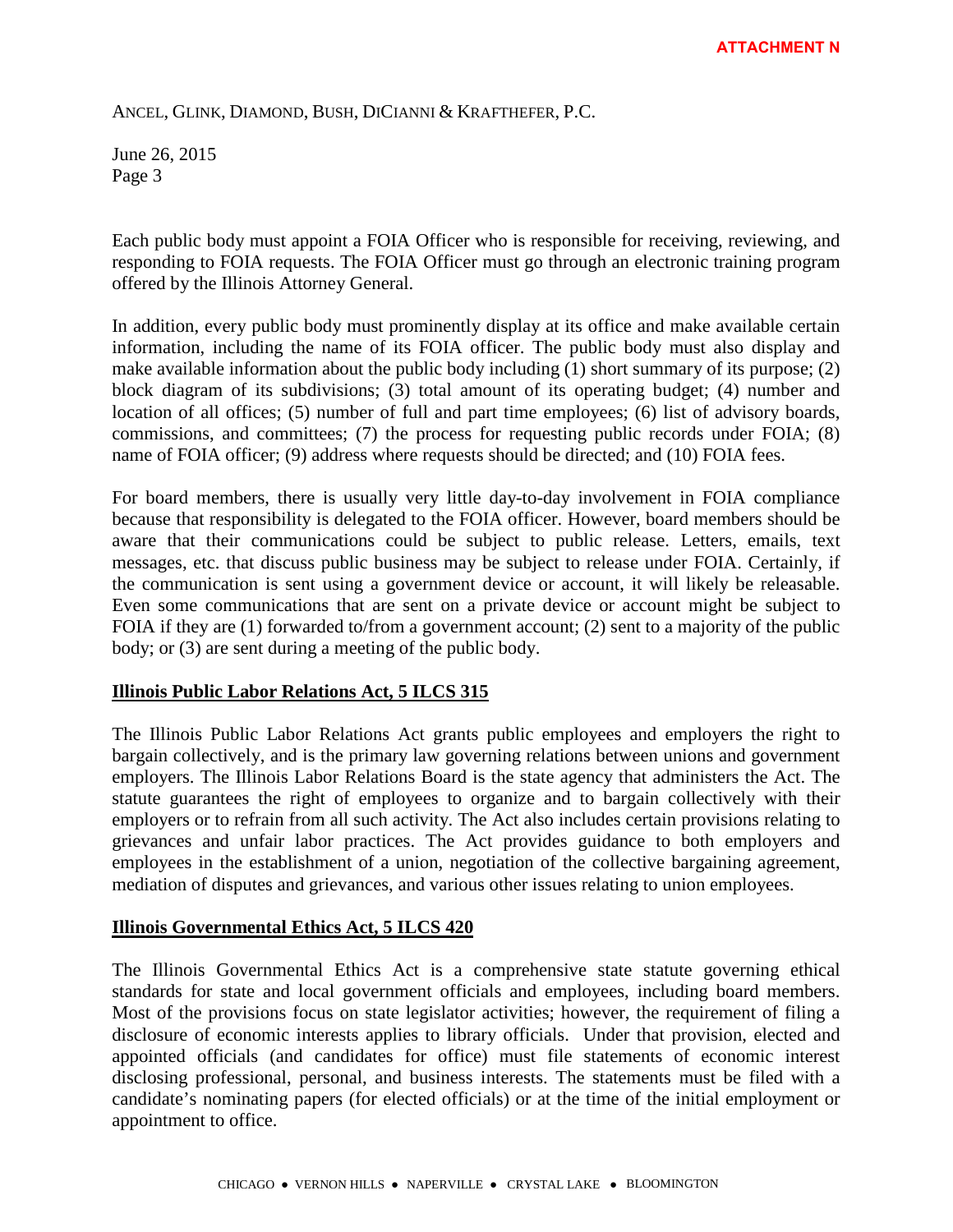June 26, 2015 Page 4

#### **Local Records Act, 50 ILCS 205**

The Local Records Act requires public bodies to retain certain original or historically significant government records unless approved for destruction by the state archivist or local records commission. The administration of the Act is typically handled by administrative staff. Before destroying any public record covered by the Act, the public body must obtain permission, usually in the form of a certificate of destruction or approval of a records destruction schedule. There are various time frames for retention of records (as an example, most emails and other correspondence can be destroyed in one year, provided authorization is obtained).

#### **State Officials and Employees Act, 5 ILCS 430**

The State Officials and Employees Act requires all units of local government to adopt local ethics rules that are no less restrictive than the state ethics laws. These rules must, at a minimum, contain the following policies:

- 1. Gift Ban Act. The Act includes certain bans on government officials and employees accepting gifts from prohibited sources (i.e,. someone seeking official action from or doing business with the public body). There are a number of exceptions to the ban that allow an official or employee to accept certain gifts, including nominal gifts (less than \$100/year), restaurant meals (less than \$75), and a variety of others.
- 2. Prohibited Political Activities (campaigning/electioneering). The Act also prohibits government employees from performing any campaign activity during compensated time or requiring others to perform such activities.

## **Public Funds Deposit Act, 30 ILCS 225**

The Public Funds Deposit Act requires the treasurer or other custodian of public funds to deposit public funds an approved type of banking institutions or to invest the funds in accordance with the Public Funds Investment Act (see below).

#### **Public Funds Investment Act, 30 ILCS 235**

The Public Funds Investment Act regulates the type of investments that public bodies are authorized to make with public funds. The Act applies to "public agencies," which include public libraries and library districts. The Act requires the public body to adopt a written investment policy to govern the investment of public funds. The policy must comply with the specific requirements contained in section 2.5 of the Act.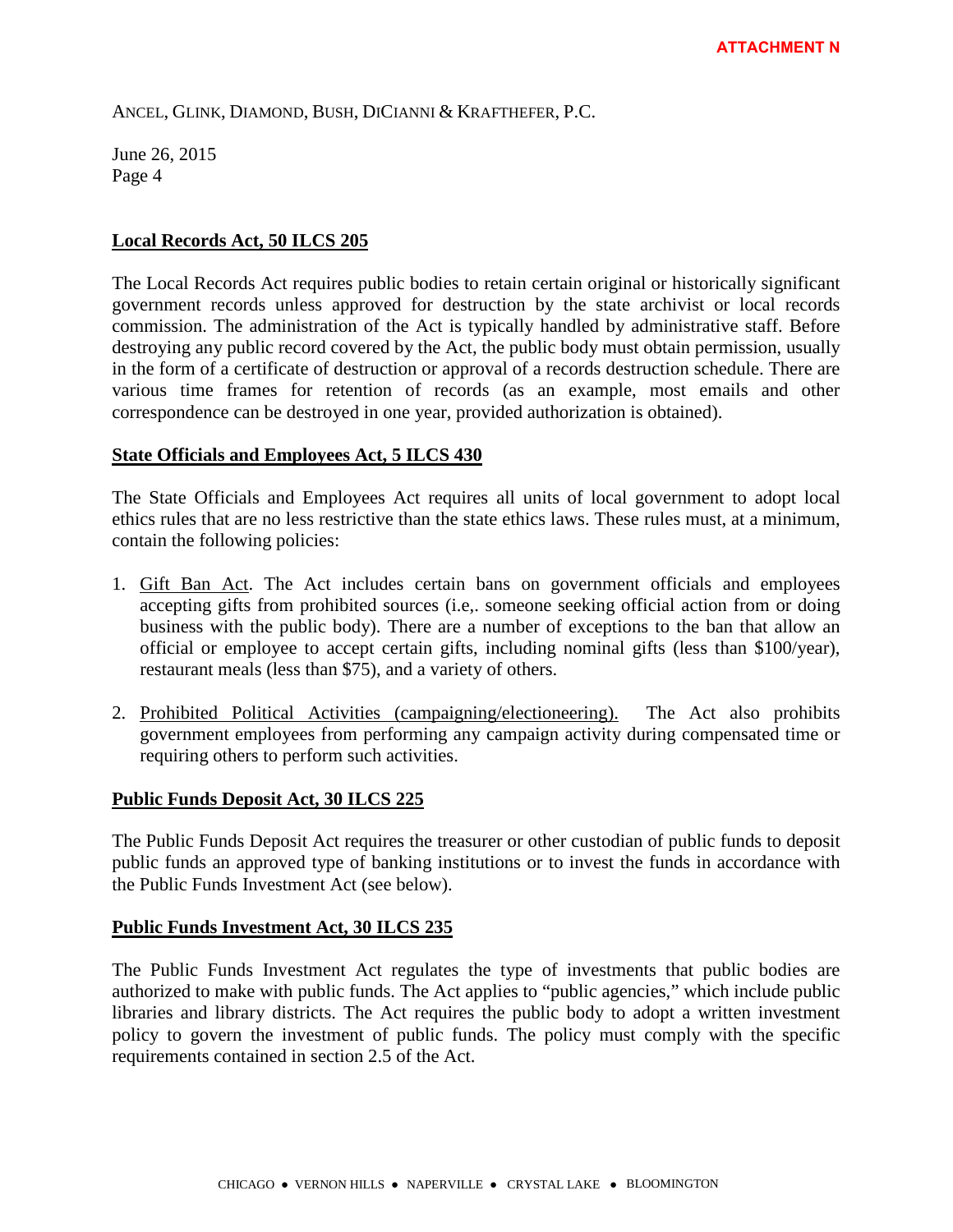June 26, 2015 Page 5

#### **Illinois Municipal Retirement Fund Act (IMRF), 40 ILCS 5/7-101**

The Illinois Municipal Retirement Fund Act is the pension program for most local government employees (non-public safety). The pension fund is financed through employer and employee contributions, which are set by state law and the fund itself.

#### **Public Officer Prohibited Activities Act, 50 ILCS 105**

This statute prohibits certain conflicts of interest by local government officials and employees. The statute provides a general rule that a government official cannot be financially interested directly in any contract or business about which the officer would be called to vote. There are exceptions for certain small contracts that would allow an official to disclose the interest and recuse him or herself from the vote.

An example of a prohibited conflict of interest would be a library board member proposing to enter into a contract with his own library to provide legal services for a retainer amount of \$10,000. The contract provides a direct benefit to the board member, the board member would be expected to vote on the contract, and the contract exceeds the "small contract" exceptions in the Act.

#### **Illinois Library System Act, 75 ILCS 10**

The Illinois Library System Act establishes a network of library systems through the state. These systems are comprised of multiple library districts or public libraries, and are governed by a board of directors. The Act provides for the state librarian to serve as the administrator.

The powers of the system's board of directors are set out in state statute, and are summarized below:

- 1. To develop by-laws and a plan of service for the system.
- 2. To make expenditures on behalf of the system.
- 3. To adopt policies for the operation of the system.
- 4. To purchase or lease a building for the system to use.
- 5. To appoint and pay a salary to a librarian, who will have the authority to hire other employees, and to retain counsel and professional consultants.
- 6. To contract with any other government body or private entity to provide services to the system.
- 7. To accumulate reserve funds for the acquisition of land.
- 8. To contract on behalf of the system.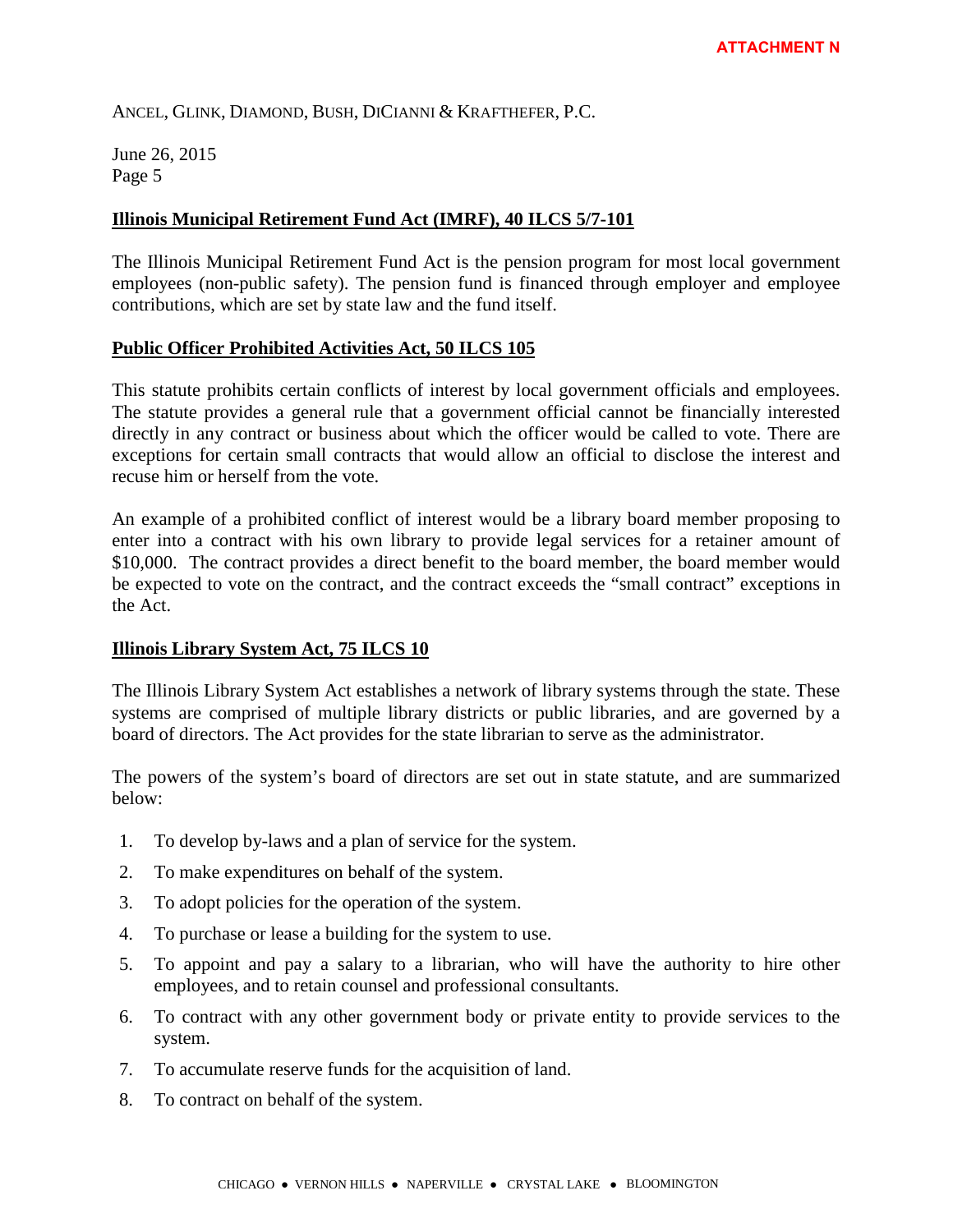June 26, 2015 Page 6

- 9. To encourage the annexation of adjacent areas.
- 10. To join ALA and ILA.
- 11. To hold title to land and personal property.
- 12. To borrow money to improve system facilities, including mortgaging of system property up to 75% of its value.

#### **Americans With Disabilities Act, 42 USC 1201**

The Americans with Disabilities Act (ADA) is a federal statute that prohibits discrimination against disabled persons. The law is comprised of five titles that prohibit discrimination against disabled persons within the United States. Titles I and II are relevant to public bodies.

Title I prohibits employers from discriminating against qualified job applicants and workers who are or who become disabled. The law covers all aspects of employment including the application process and hiring, training, compensation, advancement, and any other employment term, condition, or privilege.

Title II prohibits state and local governments from discriminating against disabled persons in their programs and activities. Title II also sets forth the applicable structural accessibility requirements for public entities.

#### **Illinois Human Rights Act, 775 ILCS 5**

The Illinois Human Rights Act (IHRA) prohibits discrimination in employment, real estate transactions, financial credit, and access to public accommodations. The IHRA generally defines "unlawful discrimination" as discrimination on the bases of "race, color, religion, national origin, ancestry, age, sex, marital status, order of protection status, disability, military status, sexual orientation, or unfavorable discharge from military service." Unlawful discrimination is prohibited in all of the areas covered by the IHRA, including employment.

The IHRA also prohibits sexual harassment in employment. It is also a separate violation of the IHRA for a public contractor to fail to comply with its affirmative action obligations. Finally, it is a violation for a public employer to deny an employee's request to work alternative hours in order to make up time the employee misses from work in order to practice religious beliefs.

In addition to the employment protections of the IHRA, the Act provides that it is a civil rights violation for anyone to refuse the full and equal enjoyment of the service or facilities of any public place of accommodation. The definition of "public place of accommodation" specifically mentions libraries.

4823-8712-0677, v. 1